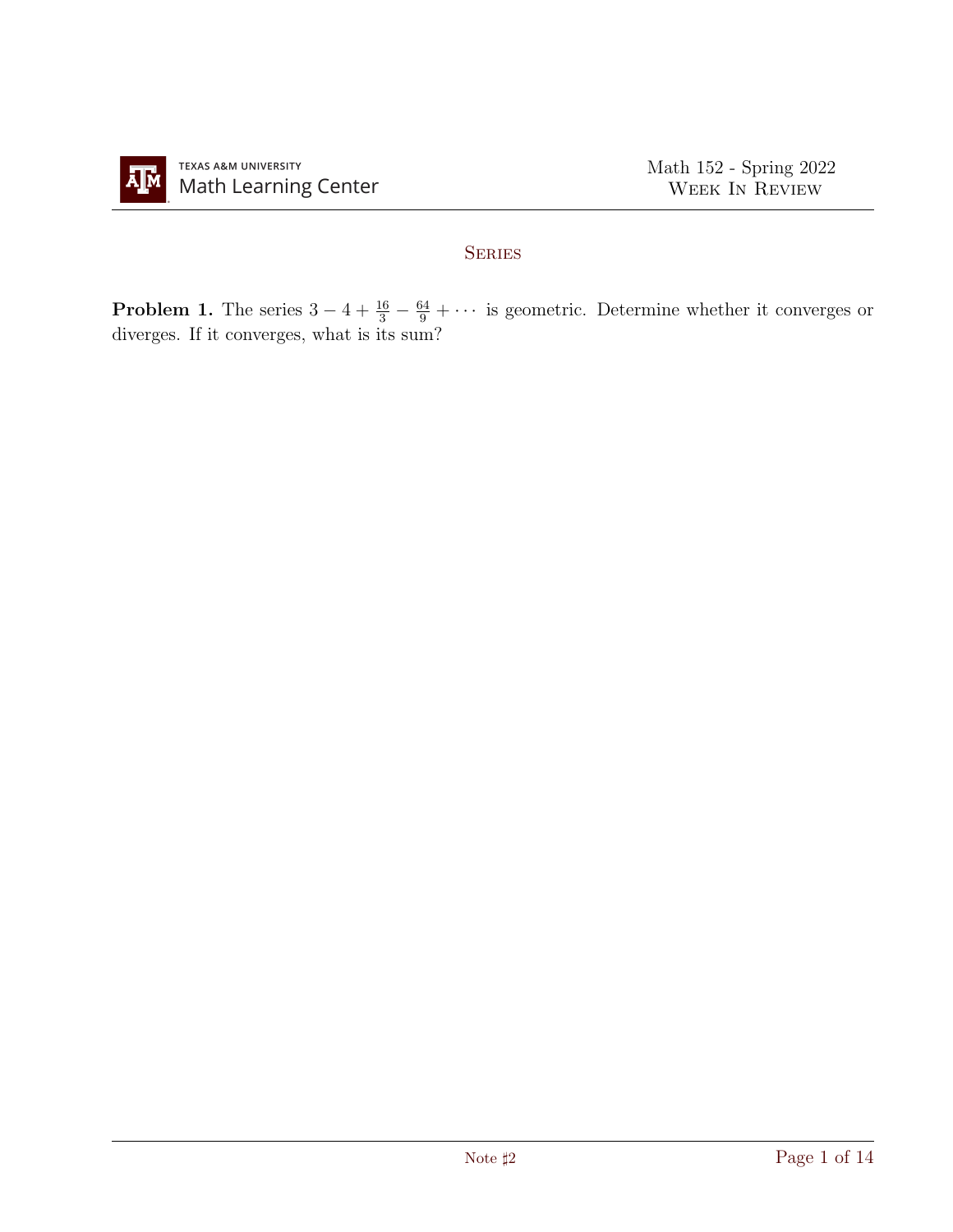**Problem 2.** The series  $\sum_{k=1}^{\infty}$  $(-3)^{k-1}$  $\frac{f_1^{(n-1)}}{4^k}$  is geometric. Determine whether it converges or diverges. If it converges, what is its sum?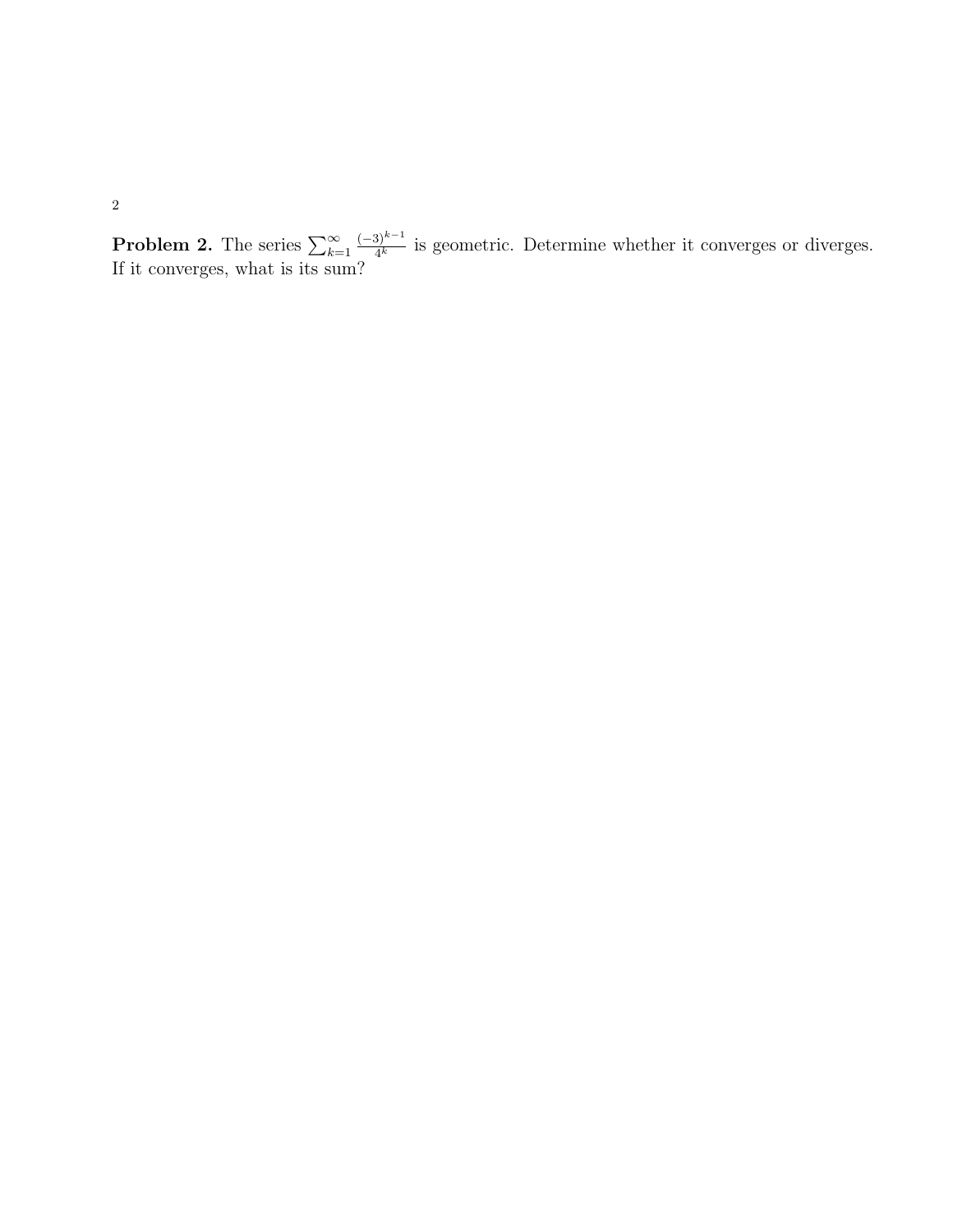**Problem 3.** Determine whether the series  $\sum_{k=1}^{\infty}$  $2+k$  $\frac{2+k}{1-2k}$  converges or diverges. If it converges, find its sum.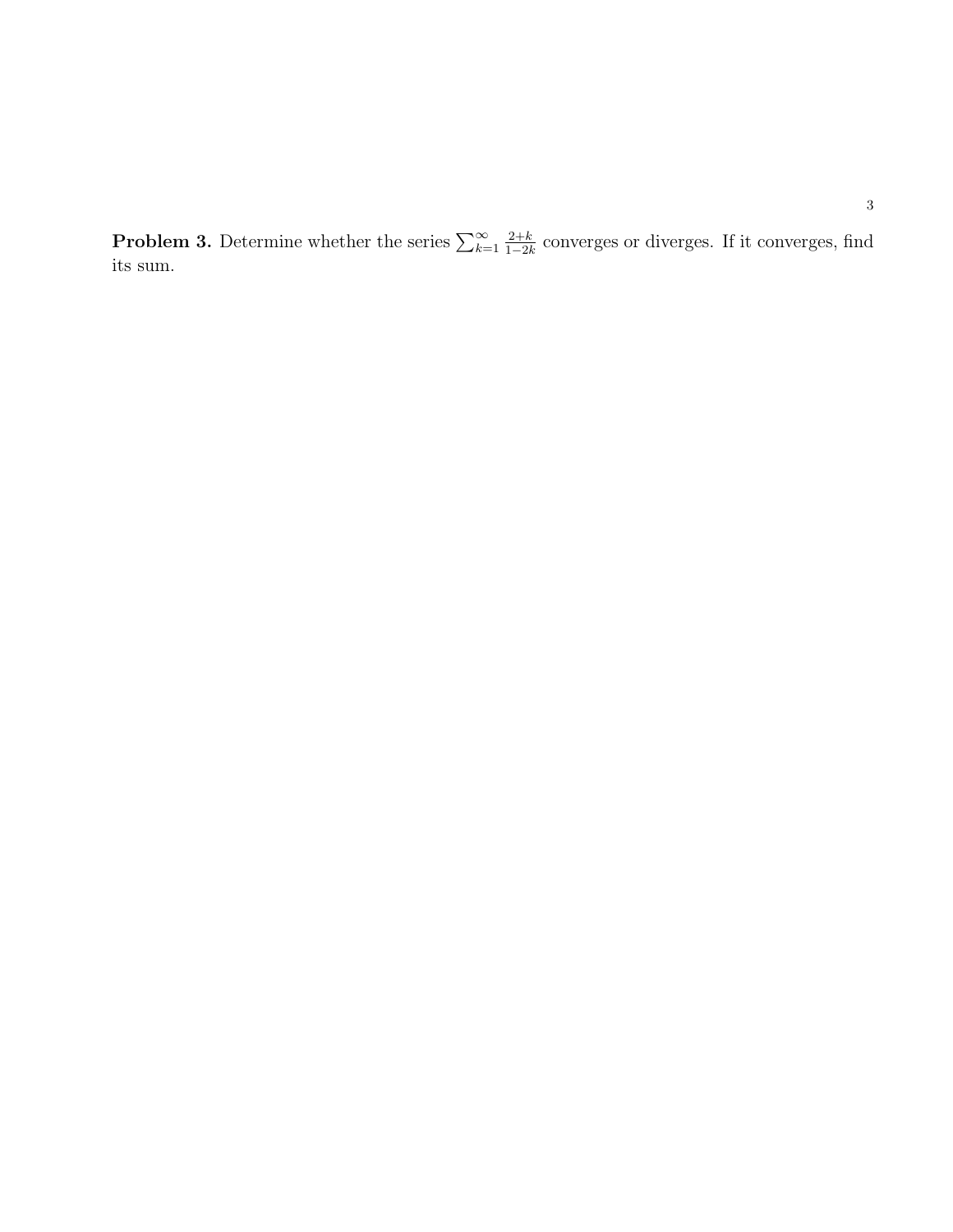**Problem 4.** Determine whether the series  $\sum_{k=1}^{\infty}$  $\frac{1}{4+2^{-k}}$  converges or diverges. If it converges, find its sum.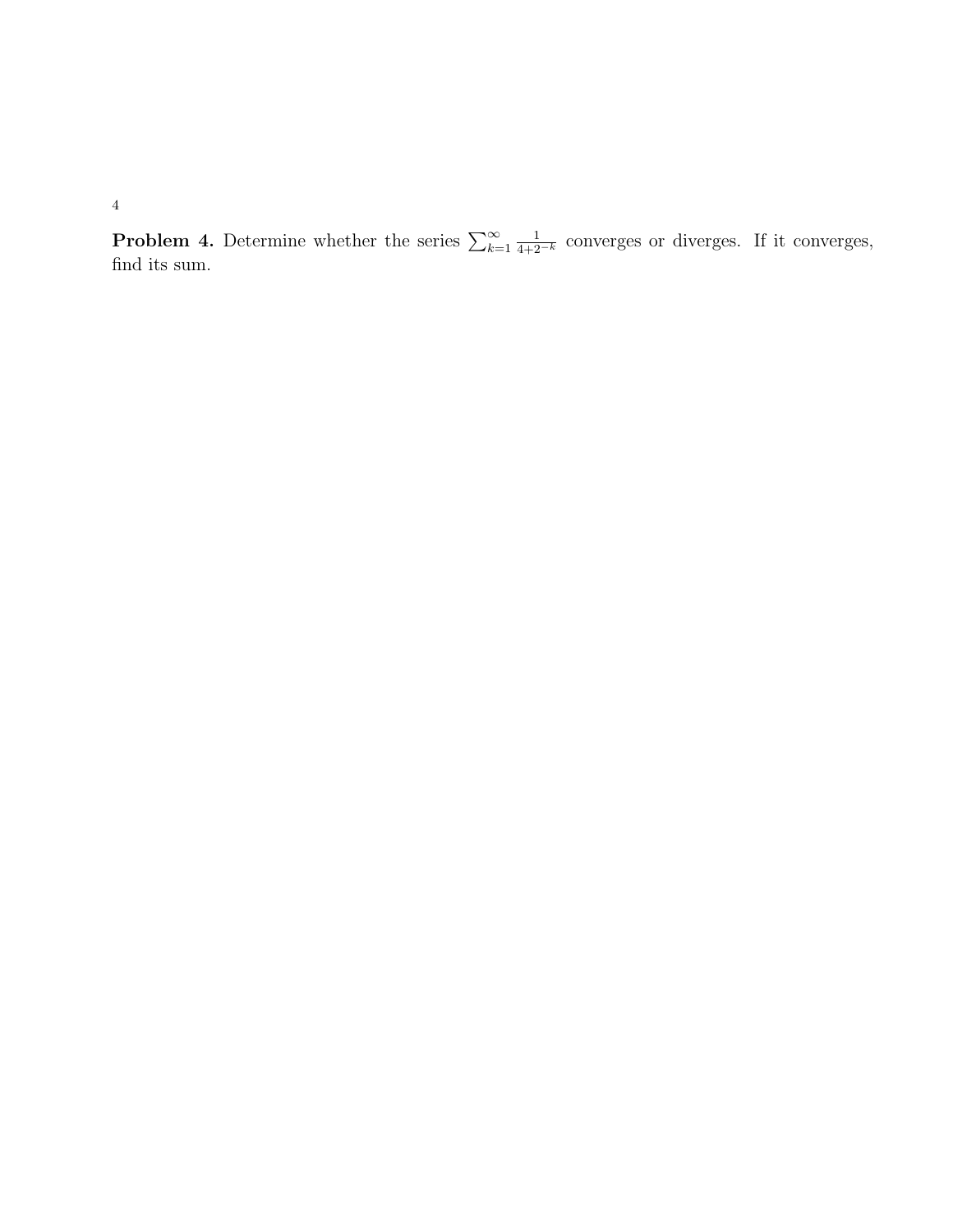**Problem 5.** Determine whether the series  $\sum_{k=1}^{\infty}$ 2  $\frac{2}{k^2-1}$  converges or diverges. If it converges, find its sum.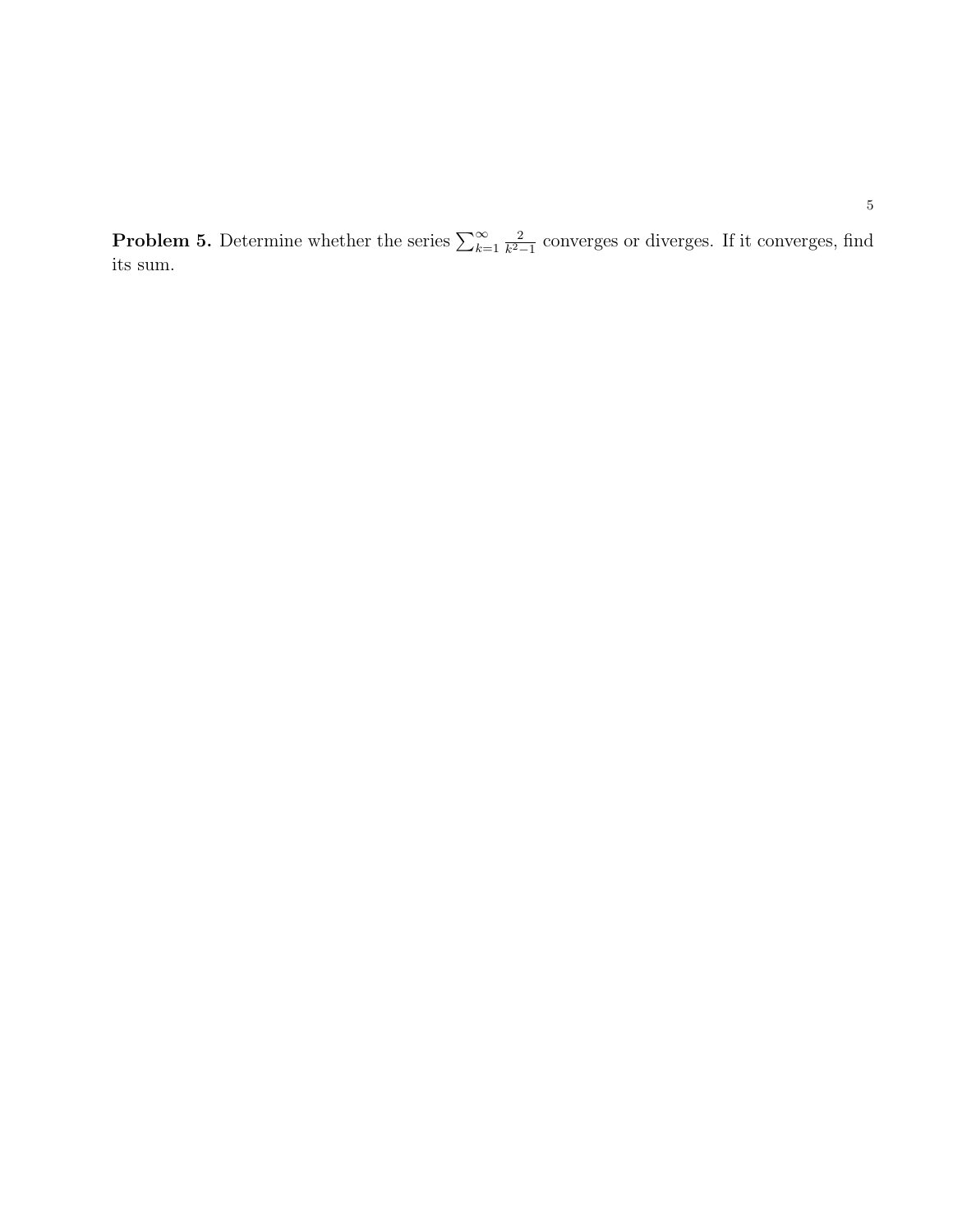**Problem 6.** Determine whether the series  $\sum_{k=1}^{\infty}$  $\frac{3}{k(k+3)}$  converges or diverges. If it converges, find its sum.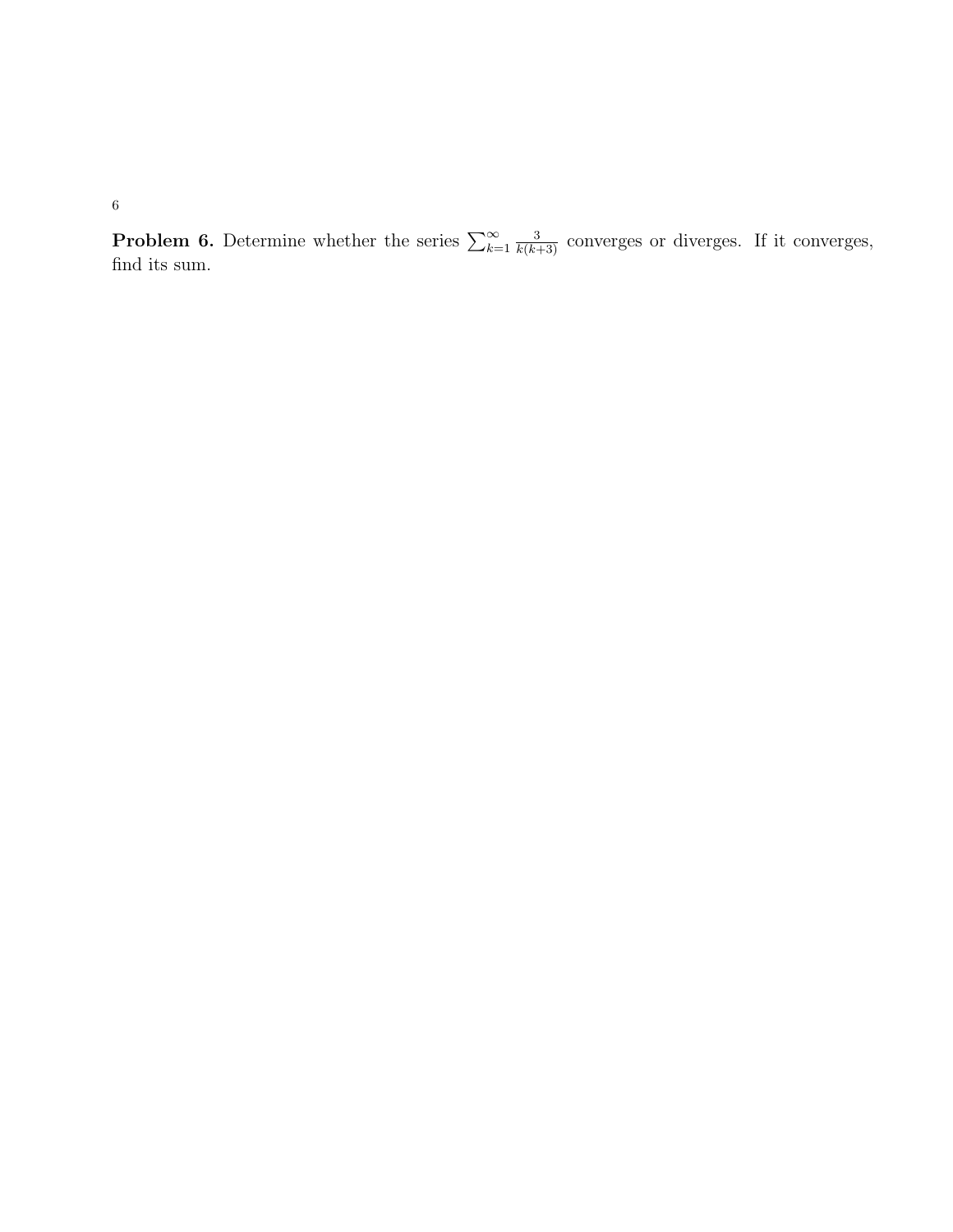**Problem 7.** Find the values of x for which the series converges and find the sum:  $\sum_{k=1}^{\infty}(-5)^k x^k$ .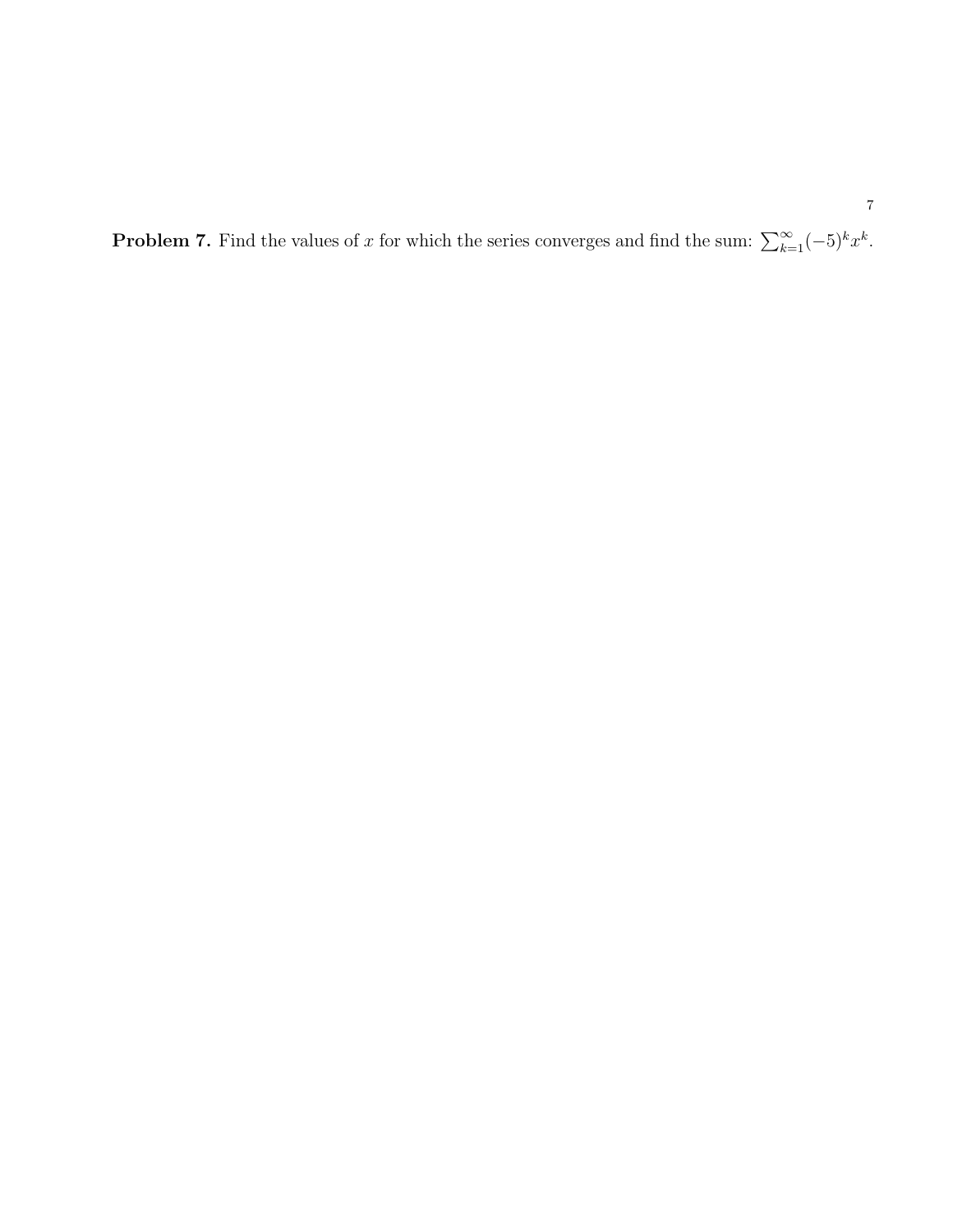**Problem 8.** Find the values of x for which the series converges and find the sum:  $\sum_{k=1}^{\infty}$  $(x-2)^k$  $\frac{(-2)^n}{3^k}$ .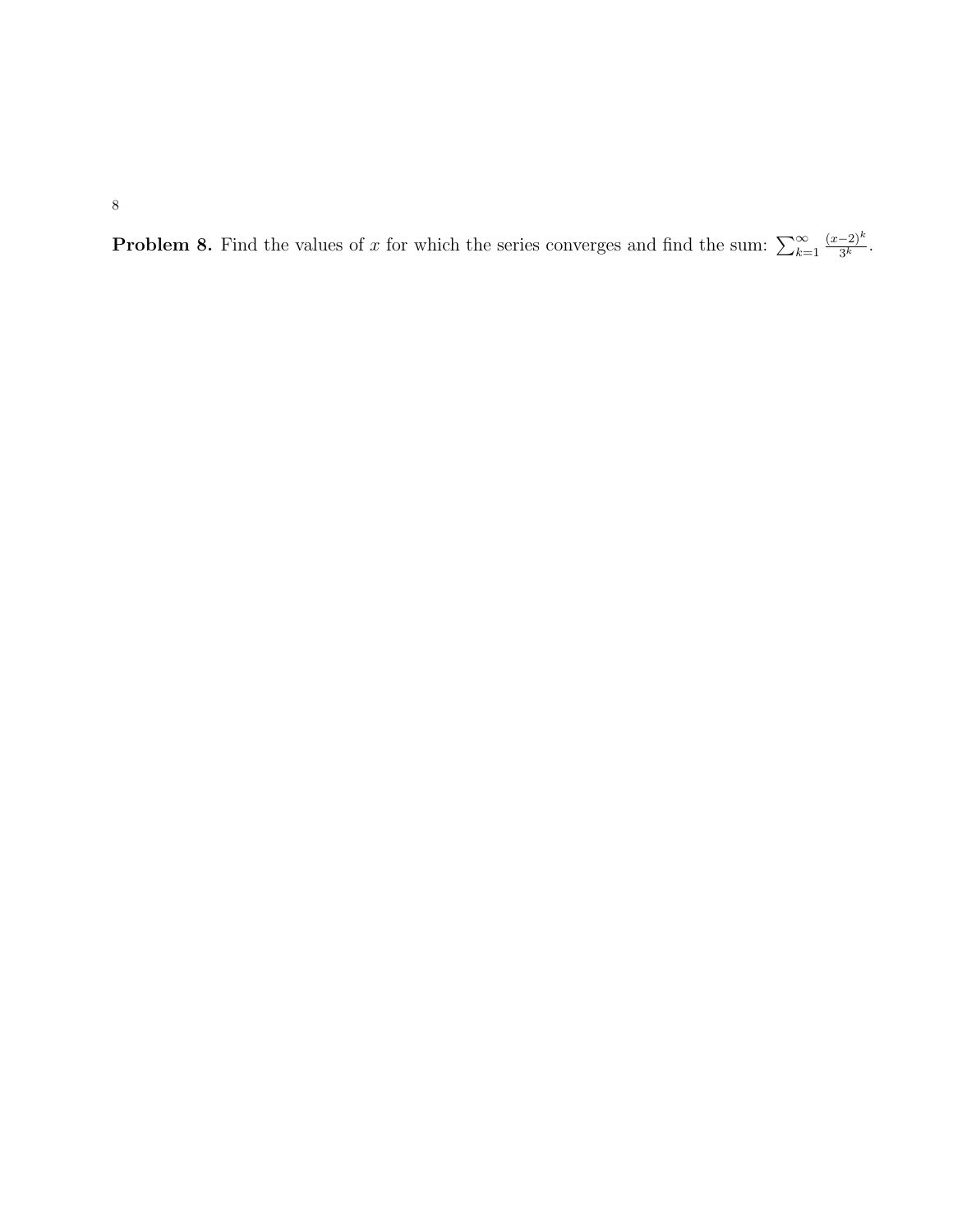**Problem 9.** Find the values of x for which the series converges and find the sum:  $\sum_{k=0}^{\infty}$  $\frac{2^k}{x^k}.$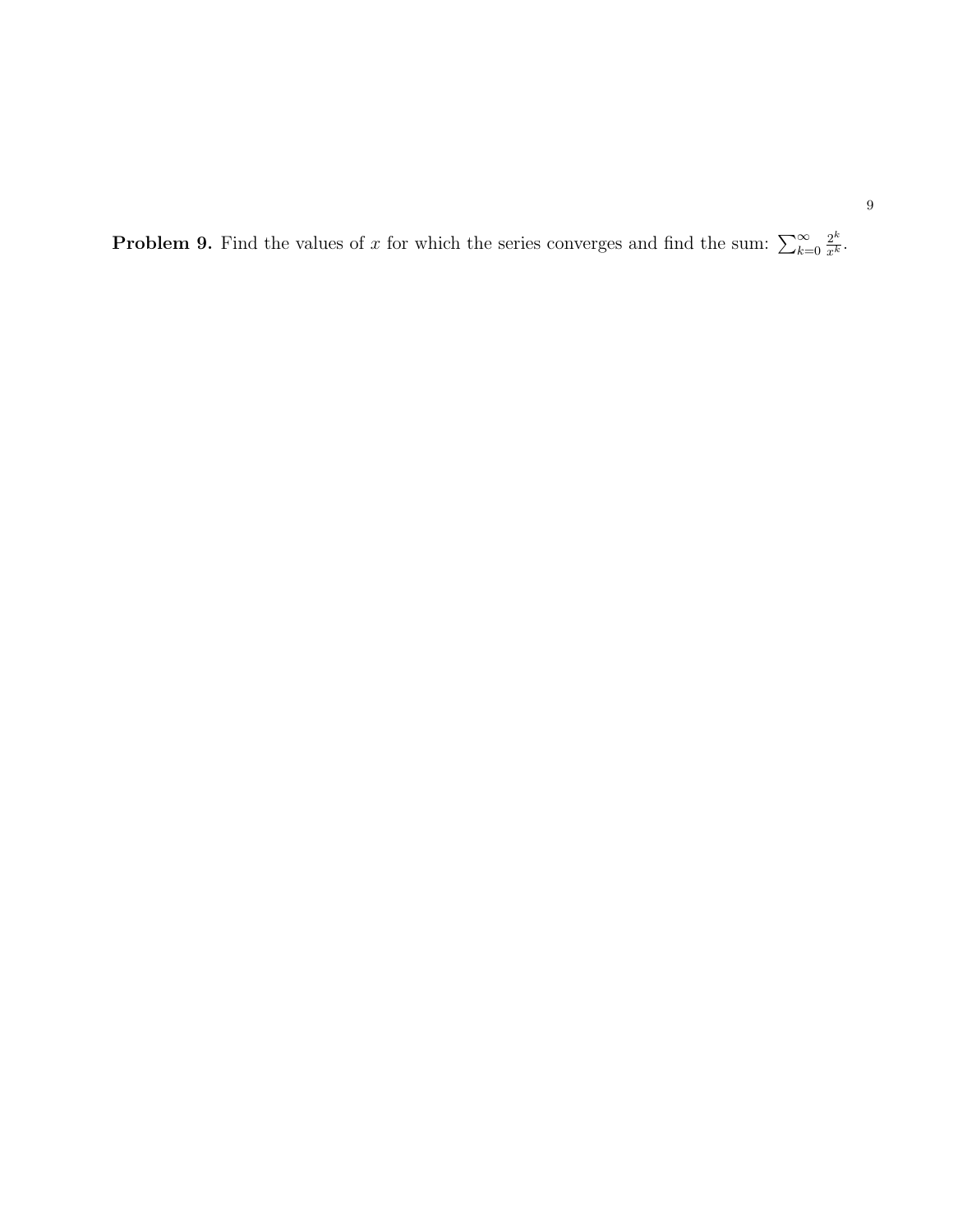**Problem 10.** Use the integral test to determine whether  $\sum_{k=1}^{\infty} k^{-3}$  is convergent or divergent.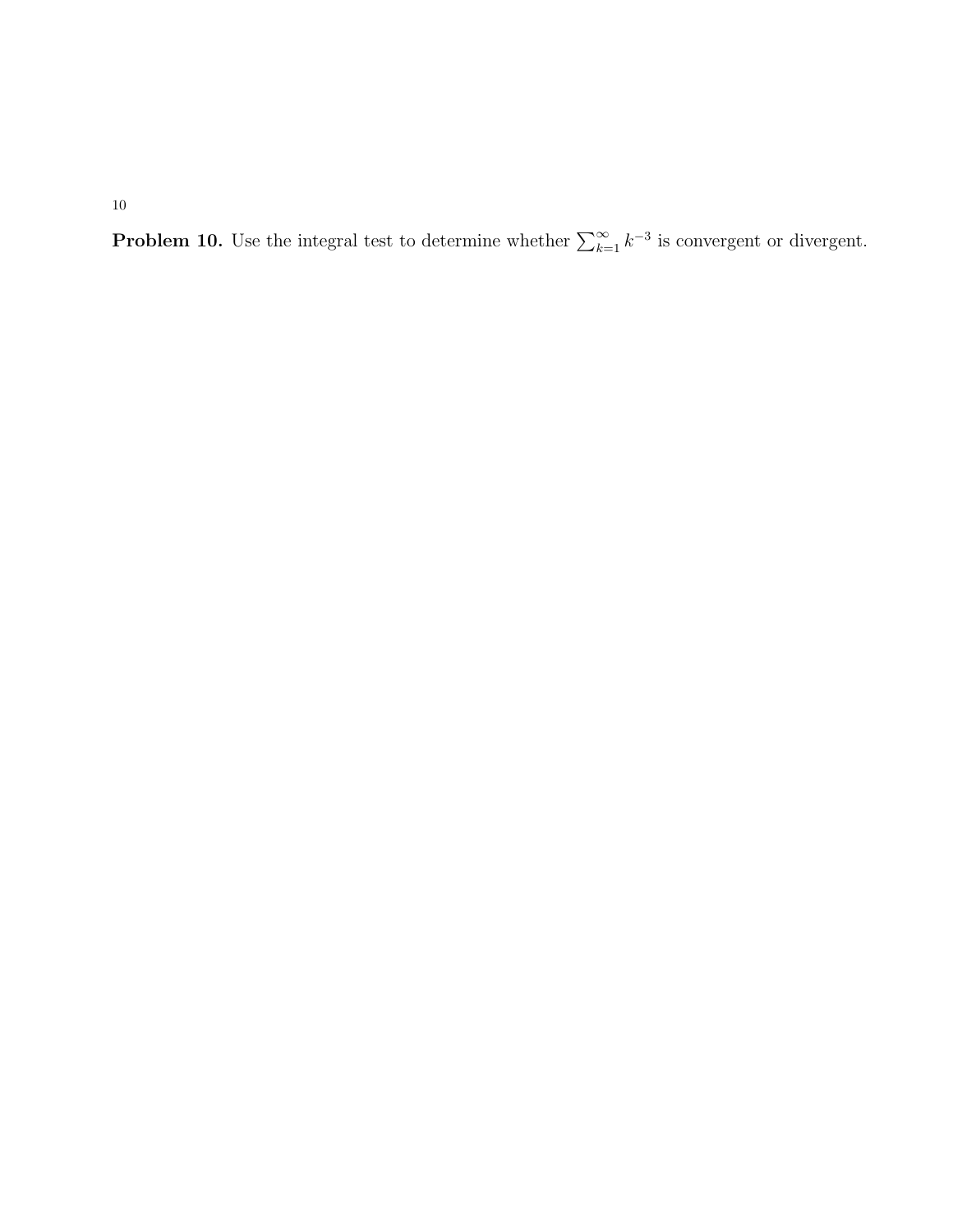**Problem 11.** Use the integral test to determine whether  $\sum_{k=1}^{\infty}$ 2  $\frac{2}{5k-1}$  is convergent or divergent.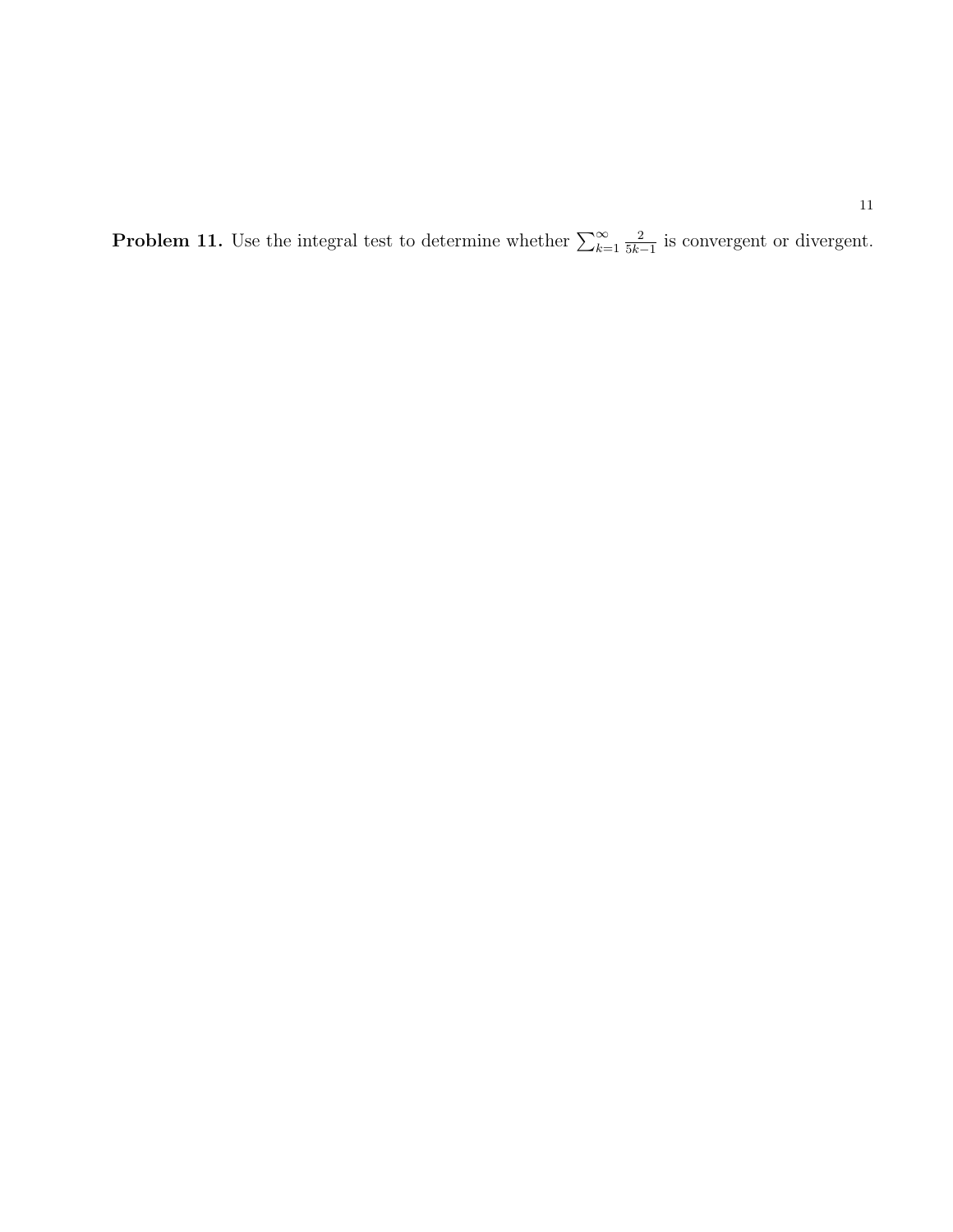**Problem 12.** Use the integral test to determine whether  $\sum_{k=1}^{\infty} k^2 e^{-k^3}$  is convergent or divergent.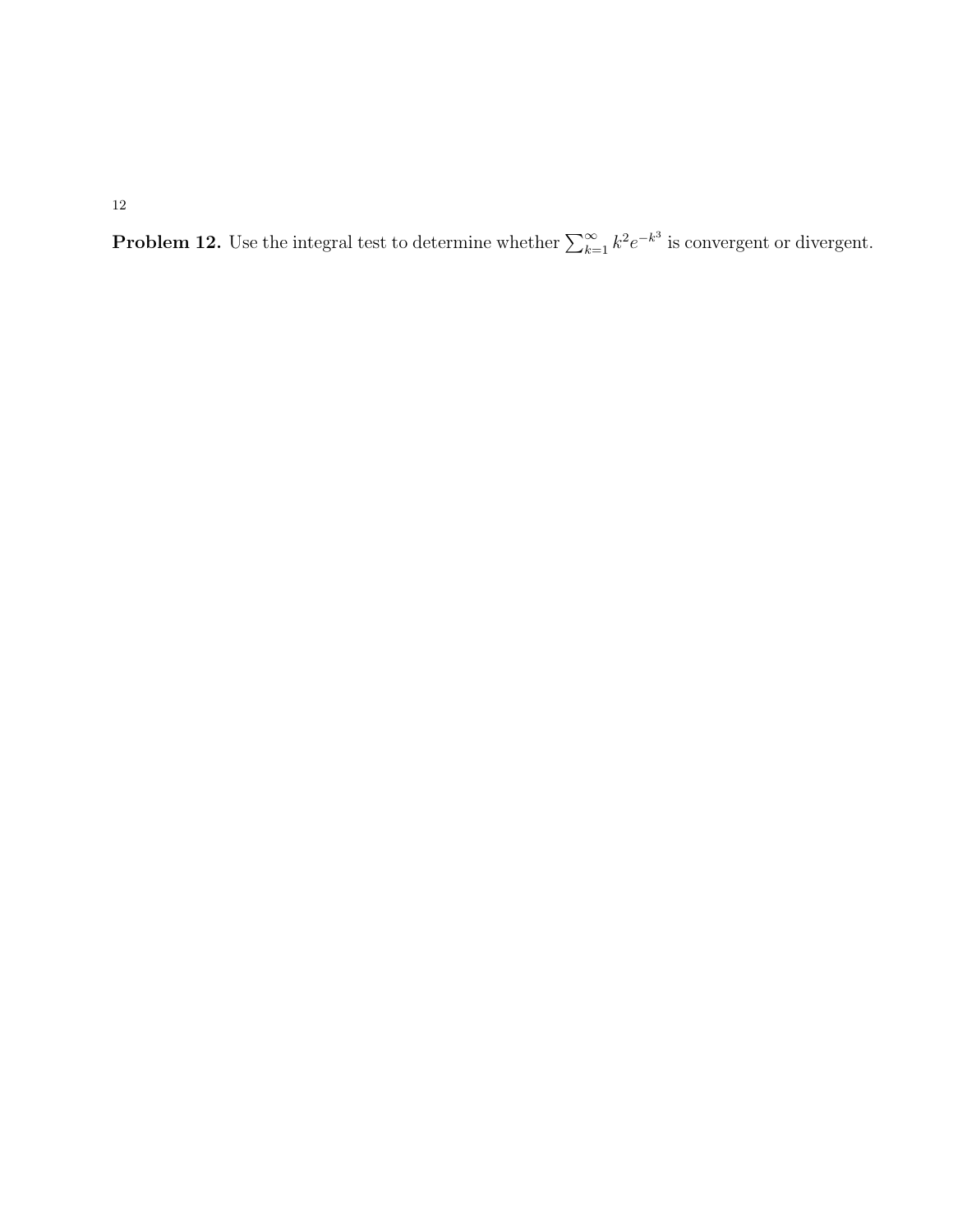**Problem 13.** Use the integral test to determine whether  $\sum_{k=1}^{\infty}$ 1  $\frac{1}{k \ln k}$  is convergent or divergent.